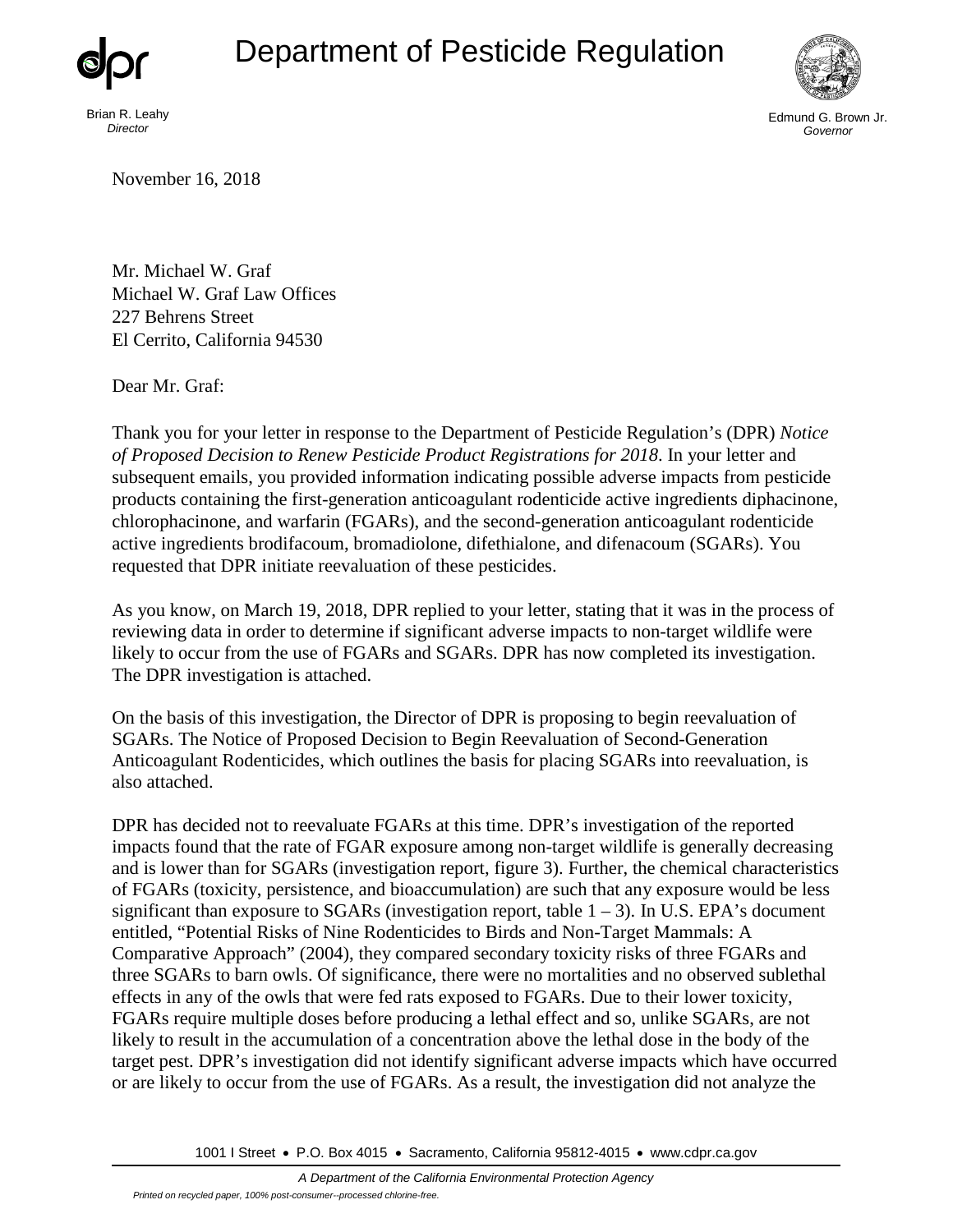Mr. Michael W. Graf November 16, 2018 Page 2

availability of alternatives to significantly reduce adverse impacts for FGARs. Based on the investigation, the Director has decided not to reevaluate FGARs.

For information regarding the reevaluation process, please contact Ms. Brenna McNabb, by e-mail at <Brenna.McNabb@cdpr.ca.gov> or by telephone at 916-445-0179.

*Original signed by Ann M. Prichard November 16, 2018* 

Ann M. Prichard, Chief Date Pesticide Registration Branch (916) 324-3931

**Attachments** 

cc: Ms. Brenna McNabb, DPR, Environmental Scientist

Ms. Lynn Baker, Air Resources Board

Ms. Lori Lim, Ph. D, Office of Environmental Health Hazard Assessment

Ms. Crystal Reul-Chen, Department of Resources Recycling and Recovery

Ms. Jodi Pontureri, State Water Resources Control Board

Ms. Valerie Hanley, Department of Toxic Substances Control

Ms. Kevi Mace, Ph.D., Department of Food and Agriculture

Mr. Michael Horak, University of California, Davis, IR-4 Program

Ms. Stella McMillin, Department of Fish and Wildlife

Ms. Amalia Neidhardt, Department of Industrial Relations

Mr. Jeff Fowles, Ph.D., Department of Public Health

Mr. Tom Ineichen, Structural Pest Control Board

Ms. Patti L. TenBrook, Ph.D., U.S. Environmental Protection Agency, Region 9

Mr. Ruben Arroyo, California Agricultural Commissioners and Sealers Association